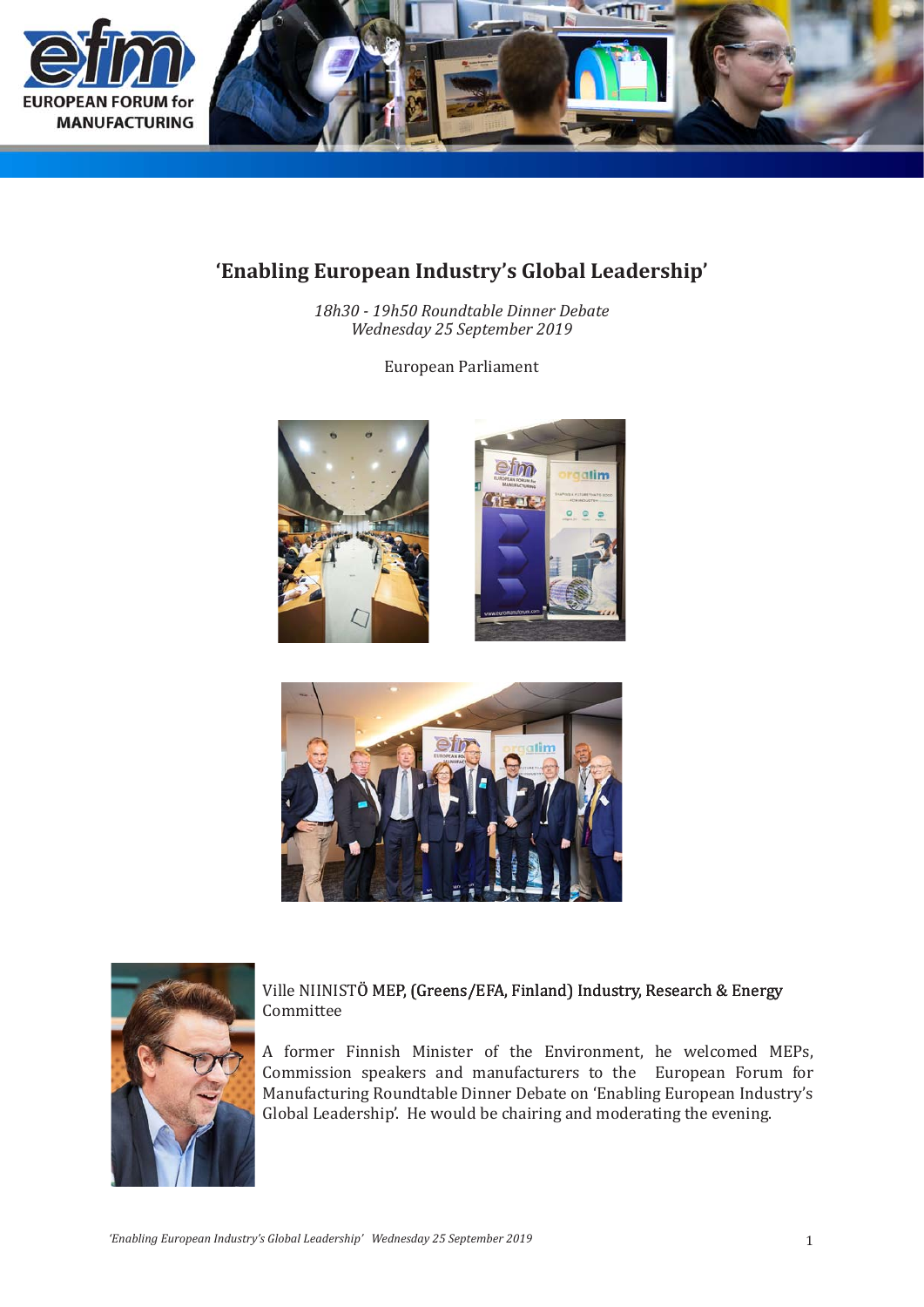

Pierre DELSAUX, EUROPEAN COMMISSION, Deputy Director General, DG Internal Market, Industry Entrepreneurship and SMEs (GROW)

We have come a long way in this Commission in mainstreaming and delivering on a comprehensive and integrated industrial policy strategy.

We have an integrated approach to industrial policy and Single Market, and it is important to maintain it.

The Juncker Commission has put industry at the heart of its political priorities. The objective has been to empower industry to reap the opportunities of industrial transformation and be a world leader by embracing digitalisation, innovation and sustainability. •



- To achieve this, the Commission has put forward a comprehensive set of initiatives fostering investment in new technologies, stimulating the transition to a circular economy, improving the business environment, easing access to markets and finance, particularly for SMEs, and ensuring that workers have the skills industry needs. •
- And we have delivered all these measures as announced in the 2017 European Renewed Industrial Policy Strategy. •
- We moved to a comprehensive approach to industrial policy, and it is important to maintain it, without narrowing the discussion to limited topics. That is why we also welcome the call from the European Council for an integrated approach to competitiveness, with industrial policy, Single Market, trade policy, and digital policy, including a long term vision for EU industry. •
- There is no European industry without the Single Market. That is why I agree with the Industry 2030 report which sees the Single Market, and the legislation on which it is based, at the core of industrial policy. As such, it needs to constantly evolve to keep Europe's internal and global competitive edge and to adapt to the modern economy and the new business models. And we should not only see the Single Market as an economic project, but also as a tool to spread the costs and benefits of technology and business activities widely and fairly. •
- A continent-wide internal market is our main asset for strengthening EU industrial value chains and for increasing the competitiveness of EU industry. Yet, there are persistent barriers in products and services markets. The potential for a more integrated Single Market is still massive and its deepening remains a key priority. •
- As part of the efforts to meet this objective, the Commission is working on the European Council request of a long-term action plan for better implementation and enforcement of single market rules. •
- A stronger Single Market also requires extra efforts to remove the barriers along industrial value chains, particularly for industry-related services and data. Since industrial services and products are more intertwined, services always need to be part of our thinking on the longterm industrial strategy. •
- As announced by Commission President-elect von der Leyen, the next European Commission will deliver a new long-term strategy for Europe's industrial future. •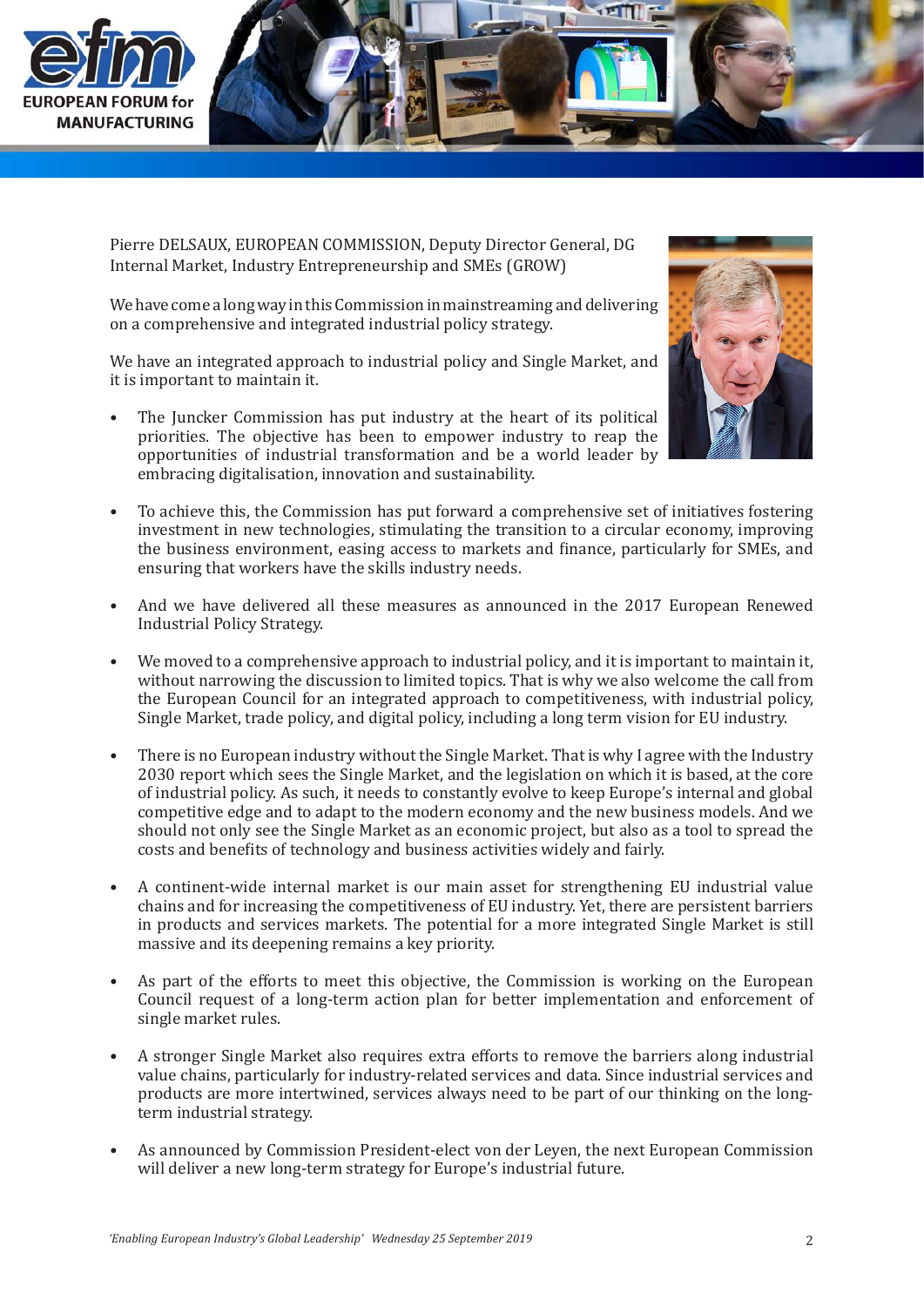

- I am confident that this new industrial strategy will build on what we have achieved and deliver results on the remaining challenges and new opportunities, covering all aspects that affect industry and its competiveness whether at home, in the Single Market, or abroad. •
- It should guide the industrial transition for the digital age and a climate-neutral economy while ensuring at the same time EU leadership in the circular economy and clean technologies. It should ensure that EU industry provides economic value-added and quality jobs in Europe as well as value for our society. •
- While working on this strategy we will look on the advice given by Industry 2030 experts. A Green Deal with the industry was one of the game changing actions proposed by this group. We see it now being put as one of the political priorities for the new Commission, along with much more emphasis on the value that industry can deliver to the society. •
- The EU industry is expected to fully contribute to the objective of a climate-neutral economy by 2050. In this respect, the new industrial strategy will be key in helping the EU industry succeed deliver on these responsibilities. •

Industry representations *(see Orgalim website)* were made by:





Lars-Henrik Jörnving, SCANIA CV AB, Vice-President, Head of Global Industrial Development

> Karl Haeusgen, HAWE HYDRAULIK SE, Board Management, Speaker of the Board (CEO)

Malte Lohan ORGALIM,

Europe's Technology Industries

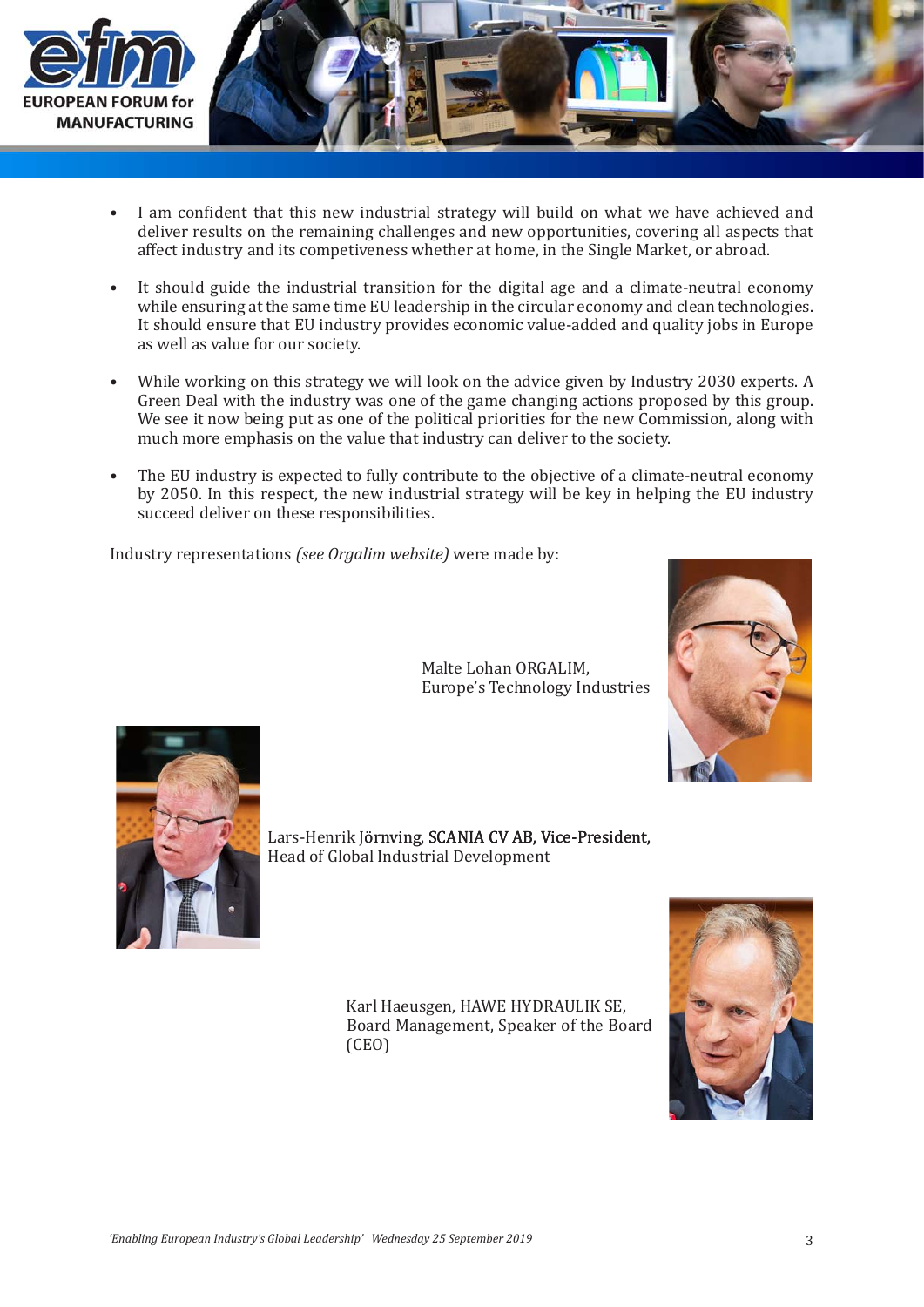





Rada Rodriguez, SCHNEIDER ELECTRIC/Orgalim, Member of the Management Board Deputy President

and and sales and sales and sales and sales and sales and sales and sales and sales  $\alpha$ 

 Dr Norbert Schultes from the German Permanent Represenation to the EU, Head of Economic Department.





Dinesh DHAMIJA MEP, (Renew Europe/UK), Internal Market and Consumer Protection Committee (IMCO)

I am happy to meet the representatives of European industry right at the beginning of my new mandate. As I am a member of the IMCO committee, I believe we will have a chance to cooperate closely in the near future.

Here are my thoughts on the upcoming challenges to the Single Market, but mainly I am looking forward to hearing your solutions.

As a Member of the Renew Europe Group, I welcome the fact that Ms. Sylvie Goulard, as a liberal, designate Commissioner, has the Single Market portfolio.

And I believe that the Commission President-elect Ursula von den Leyen will boost the Single Market and keep it as an ongoing priority.

I will definitely try to do my bit in that regard as well. Given my professional experience, I will be focusing on better integration in the area of services.

Having said that, I believe that every business will become a software business. The EU is a majority service economy. Almost three quarters of the EU GDP originates from services. But EU services are less productive than the US, giving us a disadvantage against international competition.

The key to success is innovation. Innovation increases productivity. I speak from experience. I was the first person to bring the internet to the travel business in the EU at Ebookers.com.

In that regard, I must commend manufacturers as they provide more than 80% of research and development expenditure by the private sector.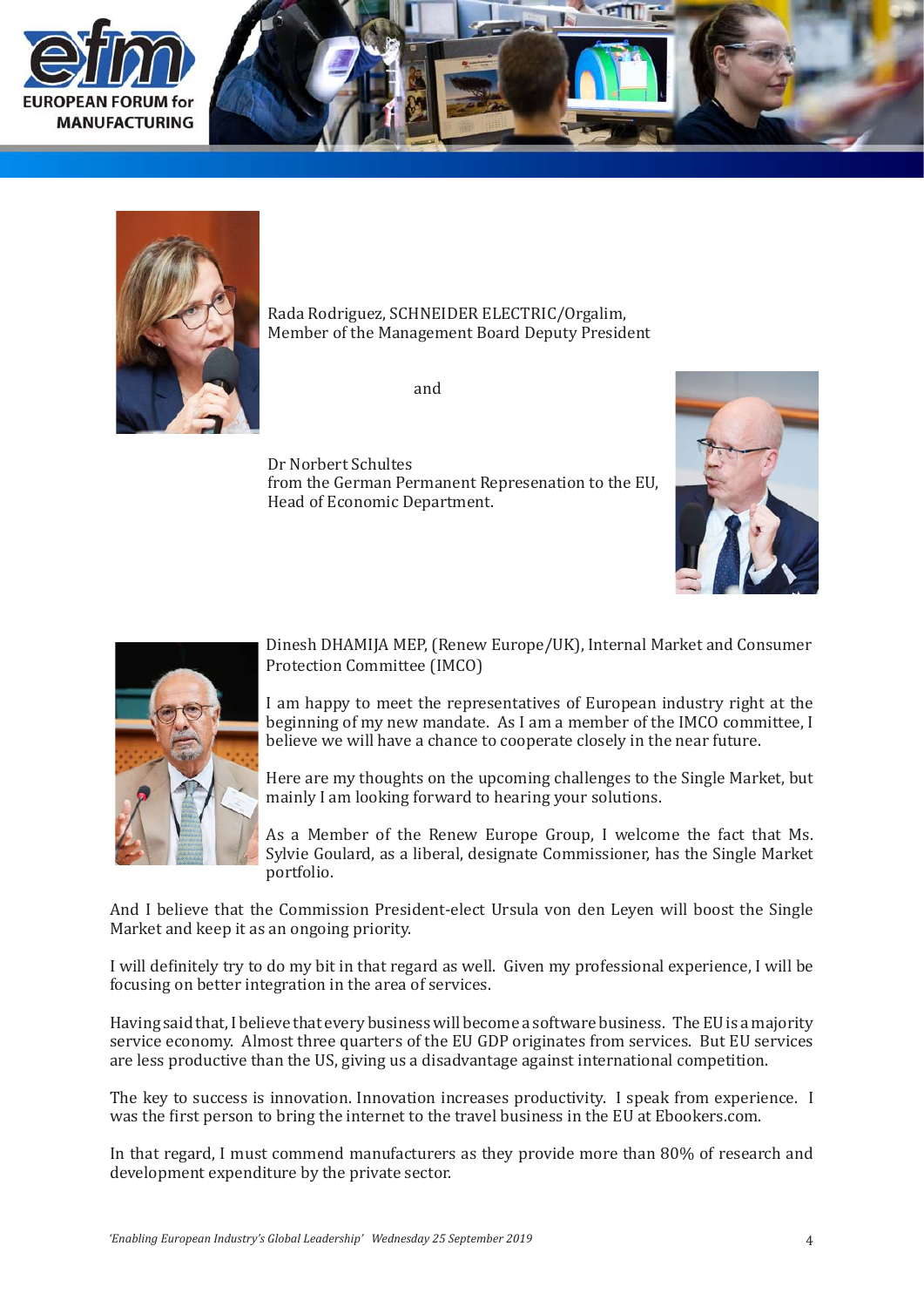

Keeping innovation in mind we must ensure flexible rules to allow for new business models.

At the same time, we need to attract innovators and entrepreneurs from around the world.

New infrastructure like 5G is very important. South Korea, for example, will have 100% coverage by the end of 2019.

The EU could be 2 to 4 years behind. This means that innovation hubs are going to move to the East!

Which is bad news!

Finally, it is crucial to thus cut red tape and move to one in - one out legislation as Ms. van den Leyen announced. For more interesting thoughts I recommend you all a recent article by The Economist called 'A singular opportunity'. That about sums up the challenge ahead for us.

Andreas SCHWAB MEP, (EPP, Germany), IMCO *These were the highlights which were noted from this presentation*

Figures and economic data do not convince the public.

There is no technical appeal to the single market-it is political.

We need to fight for the economic advantages of the EU to come back into the debate.

We need to show that the single market is not bureaucratic - it is one rule instead of 28 member states rules' - previously subsidiarity principles came into play.



MEPs in the ITRE Committee are frustrated that it is not taken seriously.



Maura PETRICCIONE, EUROPEAN COMMISSION, Director General, DG CLIMA *These were the highlights which were noted from this presentation*

Good to start with the problem and climate change is a problem rather than a challenge.

As an example close to home, barges on our waterways are having difficulty transporting goods because the water level has reduced. We cannot calculate the impact also on hydro power of this.

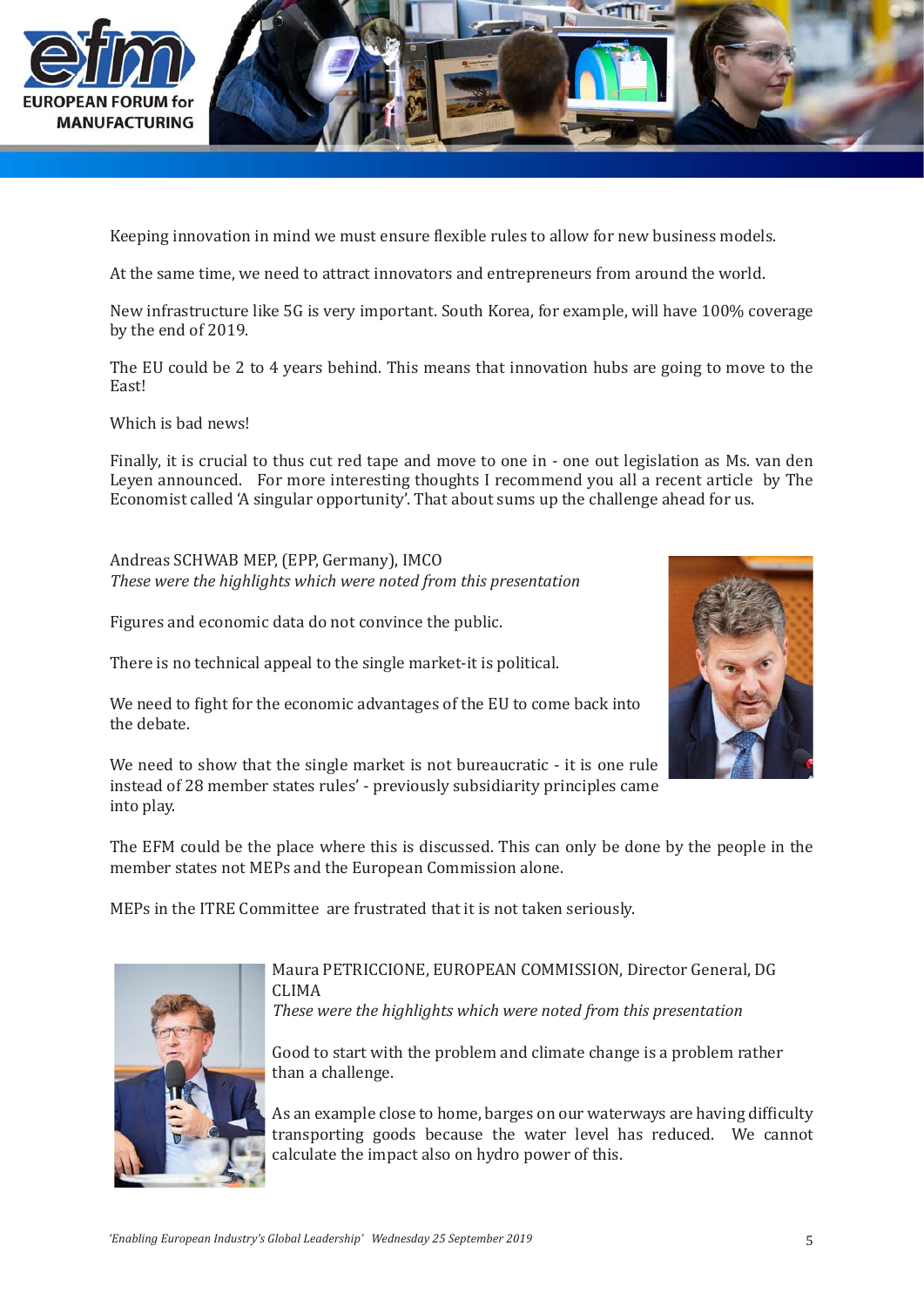

Climate action does not date from Paris.

We have to increase our activity in this area and global action needs models e.g. in economic development and we cannot continue without that economic development. We should avoid people choosing between action for one month and the end of the world.

We need the Industrial Strategy paper to take this into account. We need to be able to put the technical and financial objectives together. We also need to ensure that there is not overregulation.

We need to start now for an infrastructure to be available in 10 years time. Industrial production is on the verge of intense new investment cycle for the next 20 to 50 years. We are deciding now on the factories for the 2030s and 2040s.

The rest of the world, China and the US are the biggest competitors and challenges. We must at international level persuade, challenge and support.

MAFF will take this into account i.e. include targets for clean economy. Member states agree that to trigger this transformation, it needs critical mass for private industry to feel confident.

Instruments like the innovation fund are welcome to support commercial development of breakthrough technologies.

The key is to make the right choice in what is needed in technologies to transform the economy. In June, 24 member states endorsed the strategy and 4 member states asked for more time.

Conventional wisdom is to look at the long-term objective but the economic data to provide this analysis is 2 to 4 years old.

There is a two-step approach - hundred days package of climate law endorsed by all member states with the legislative proposal in 2020.

There needs to be synergy between the EU and national concerns.

As an example: the European Climate Pact has done a lot locally. There is a need to create better guidelines for insurance companies and city councils.

We need a few months to re-do the financial analysis.

ETS - we are looking at this again.

With regard to international trade we need to move away from these agreements to have a variety of agreements which are economic as well as moral.

Europe has always had a problem-it is high maintenance. Issues of carbon leakage and the carbon border tax.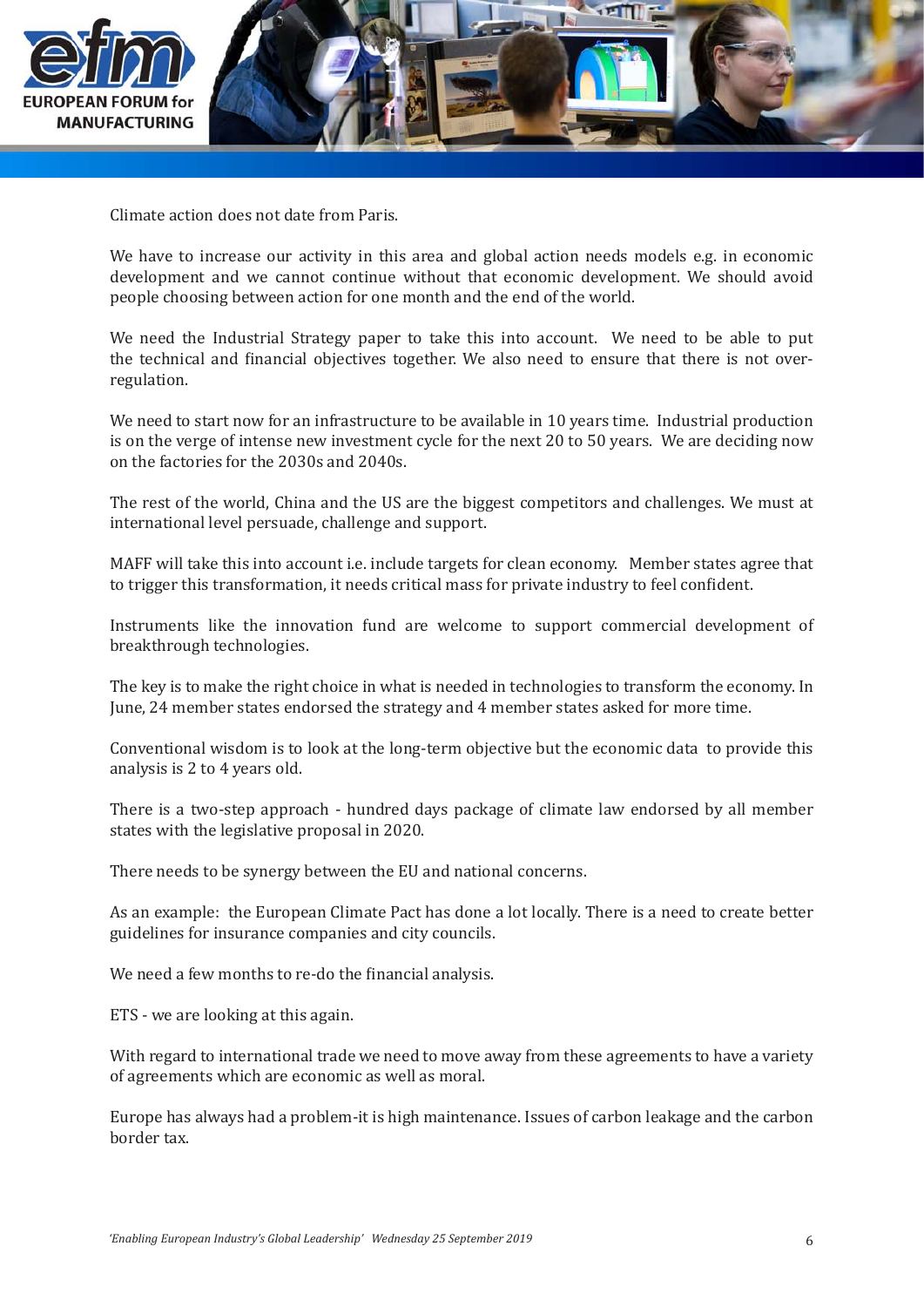



Heidi HAUTALA MEP, (GREENS/EFA, Finland), Vice President European Parliament, International Trade Committee *These were the highlights which were noted from this presentation*

When the European Union gets its act together it becomes a norm maker rather than a norm taker.

We need a new model for trade agreements.



MERCOSUR is a step forward - the question around no enforceability of sustainability, complicity in importing emissions, raw materials etc. There is a need to ensure issues of child labour and deforestation are examined.

This will be an issue for Commissioner Hogan designate.

We will be looking at Responsible Business Conduct as an issue in our committee. Geo-political impact and supply chains need to be examined as well as WTO rules.



Seb DANCE MEP, (S&D, UK), Vice-Chair Environmental Public Health & Food Safety Committee *These were the highlights which were noted from this presentation*

A good example of the impact of climate change is being felt by the producers of grapes in southern Greece which has had to be moved to northern Greece because of hotter weather. Result: new agricultural initiatives have to be taken by those farmers in southern Greece.

Politics is not keeping up with public expectations.

New support needs to be provided to help communities which are being closed down by the impact of climate change.

## ANTONY FELL, EUROPEAN FORUM FOR MANUFACTURING, Secretary General

He thanked the Commission speakers from DGGROW and DG CLIMA for their valuable input to the evenings debate and especially for their statements that the next European Commission will deliver a new long-term strategy for Europe's industrial future.

The next European Forum on Manufacturing of 15 October in the European Parliament will focus on Priorities for the Agricultural Construction